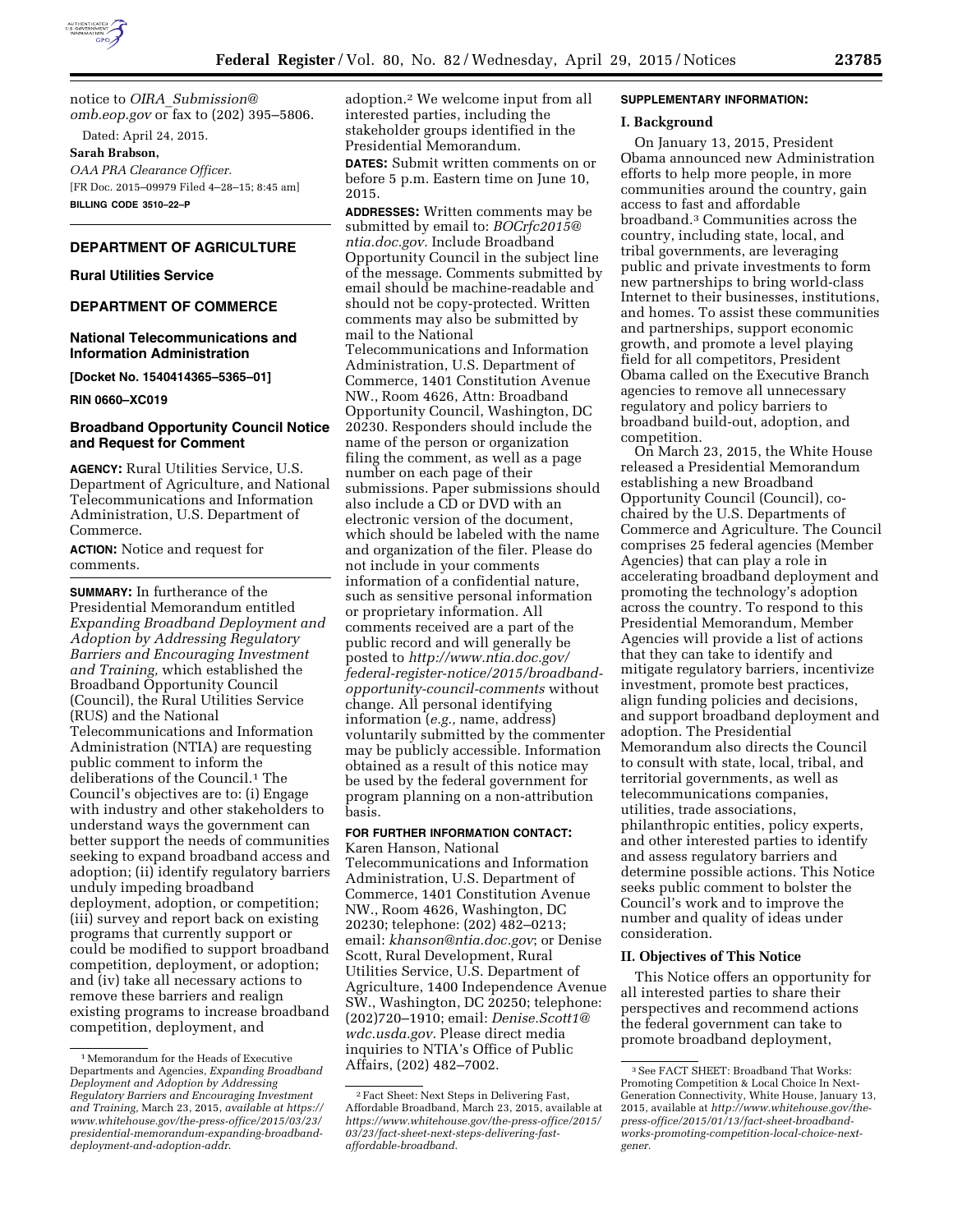adoption, and competition, including by identifying and removing regulatory barriers unduly impeding investments in broadband technology.4

This Notice seeks comment in several different areas: (i) Ways the federal government can promote best practices, modernize outdated regulations, promote coordination, and offer more services online; (ii) identification of regulatory barriers to broadband deployment, competition, and adoption; (iii) ways to promote public and private investment in broadband; (iv) ways to promote broadband adoption; (v) issues related to state, local, and tribal governments; (vi) issues related to vulnerable communities and communities with limited or no broadband; (vii) issues specific to rural areas; and (viii) ways to measure broadband availability, adoption, and speed.

#### **III. Questions**

Commenters are encouraged to address any or all of the following questions. Please note in the response the number corresponding to the question(s). For any response, commenters may wish to consider describing specific goals, actions the Administration might take to achieve those goals, the benefits and costs associated with the action, whether the proposal is inter-agency or agencyspecific, the rationale and evidence to support it, and the roles of other stakeholders. Specific, actionable proposals for policy mechanisms directed to the Executive Branch agencies included in the Council are most useful. Please note that the Federal Communications Commission (FCC) and the Federal Trade Commission (FTC) are independent regulatory agencies and not included in the Executive Branch. Independent agencies are not members of the Council, although the Presidential Memorandum strongly encourages them to comply with its requirements. As a result, commenters should focus on matters most within the control of the Executive Branch agencies serving on the Council.

RUS and NTIA seek public comment on the following questions:

## *A. Overarching Questions*

1. How can the federal government promote best practices in broadband deployment and adoption? What resources are most useful to communities? What actions would be most helpful to communities seeking to improve broadband availability and use?

2. How can the federal government best promote the coordination and use of federally-funded broadband assets?

3. What federal regulations and/or statutes could be modernized or adapted to promote broadband deployment and adoption?

4. As the federal government transitions to delivering more services online, what should government do to provide information and training to those who have not adopted broadband? What should the federal government do to make reasonable accommodations to those without access to broadband?

5. How can the federal government best collaborate with stakeholders (state, local, and tribal governments, philanthropic entities, industry, trade associations, consumer organizations, etc.) to promote broadband adoption and deployment?

### *B. Addressing Regulatory Barriers to Broadband Deployment, Competition, and Adoption*

6. What regulatory barriers exist within the agencies of the Executive Branch to the deployment of broadband infrastructure?

7. What federal programs should allow the use of funding for the deployment of broadband infrastructure or promotion of broadband adoption but do not do so now?

8. What inconsistences exist in federal interpretation and application of procedures, requirements, and policies by Executive Branch agencies related to broadband deployment and/or adoption, and how could these be reconciled? One example is the variance in broadband speed definitions.5

9. Are there specific regulations within the agencies of the Executive Branch that impede or restrict competition for broadband service,

where residents have either no option or just one option? If so, what modifications could agencies make to promote competition in the broadband marketplace?

10. Are there federal policies or regulations within the Executive Branch that create barriers for communities or entities to share federally-funded broadband assets or networks with other non-federally funded networks?

11. Should the federal government promote the implementation of federally-funded broadband projects to coincide with other federally-funded infrastructure projects? For example, coordinating a broadband construction project funded by USDA with a road excavation funded by DOT?

## *C. Promoting Public and Private Investment in Broadband*

12. How can communities/regions incentivize service providers to offer broadband services, either wired or wireless, in rural and remote areas? What can the federal government do to help encourage providers to serve rural areas?

13. What changes in Executive Branch agency regulations or program requirements could incentivize last mile investments in rural areas and sparsely populated, remote parts of the country?

14. What changes in Executive Branch agency regulations or program requirements would improve coordination of federal programs that help communities leverage the economic benefits offered by broadband?

15. How can Executive Branch agencies incentivize new entrants into the market by lowering regulatory or policy barriers?

#### *D. Promoting Broadband Adoption*

16. What federal programs within the Executive Branch should allow the use of funding for broadband adoption, but do not do so now?

17. Typical barriers to broadband adoption include cost, relevance, and training. How can these be addressed by regulatory changes by Executive Branch agencies?

## *E. Issues Related to State, Local, and Tribal Governments*

18. What barriers exist at the state, local, and/or tribal level to broadband deployment and adoption? How can the federal government work with and incentivize state, local, and tribal governments to remove these barriers?

19. What federal barriers do state, local, and tribal governments confront as they seek to promote broadband

<sup>4</sup>NTIA defines ''broadband deployment'' as installing, building, provisioning, funding, or otherwise making available broadband infrastructure, even in cases of laying an empty duct when a trench is open, regardless of technology. This does not preclude satellite or inside wiring. Promoting ''broadband adoption'' includes providing public access, training, information, affordable devices, and/or affordable broadband service to underserved individuals or groups.

 $^{\rm 5}$  The definition of what constitutes high-speed internet, *i.e.,* ''broadband,'' has evolved over time. The FCC currently defines broadband as 25 Mbps for download speeds and 3 Mbps for upload speeds. *See* FCC Finds US Broadband Deployment Not Keeping Pace, Updated Broadband Speed Benchmark to 25Mbps/3 Mbps to Reflect Consumer Demand, Advances in Technology, Public Notice, Federal Communications Commission, January 29, 2015, available at *[http://www.fcc.gov/document/](http://www.fcc.gov/document/fcc-finds-us-broadband-deployment-not-keeping-pace) [fcc-finds-us-broadband-deployment-not-keeping](http://www.fcc.gov/document/fcc-finds-us-broadband-deployment-not-keeping-pace)[pace.](http://www.fcc.gov/document/fcc-finds-us-broadband-deployment-not-keeping-pace)* USDA uses the 2014 Farm Bill's definition of broadband for rural service areas as 4 Mbps for download speeds and 1 Mbps for upload speeds.